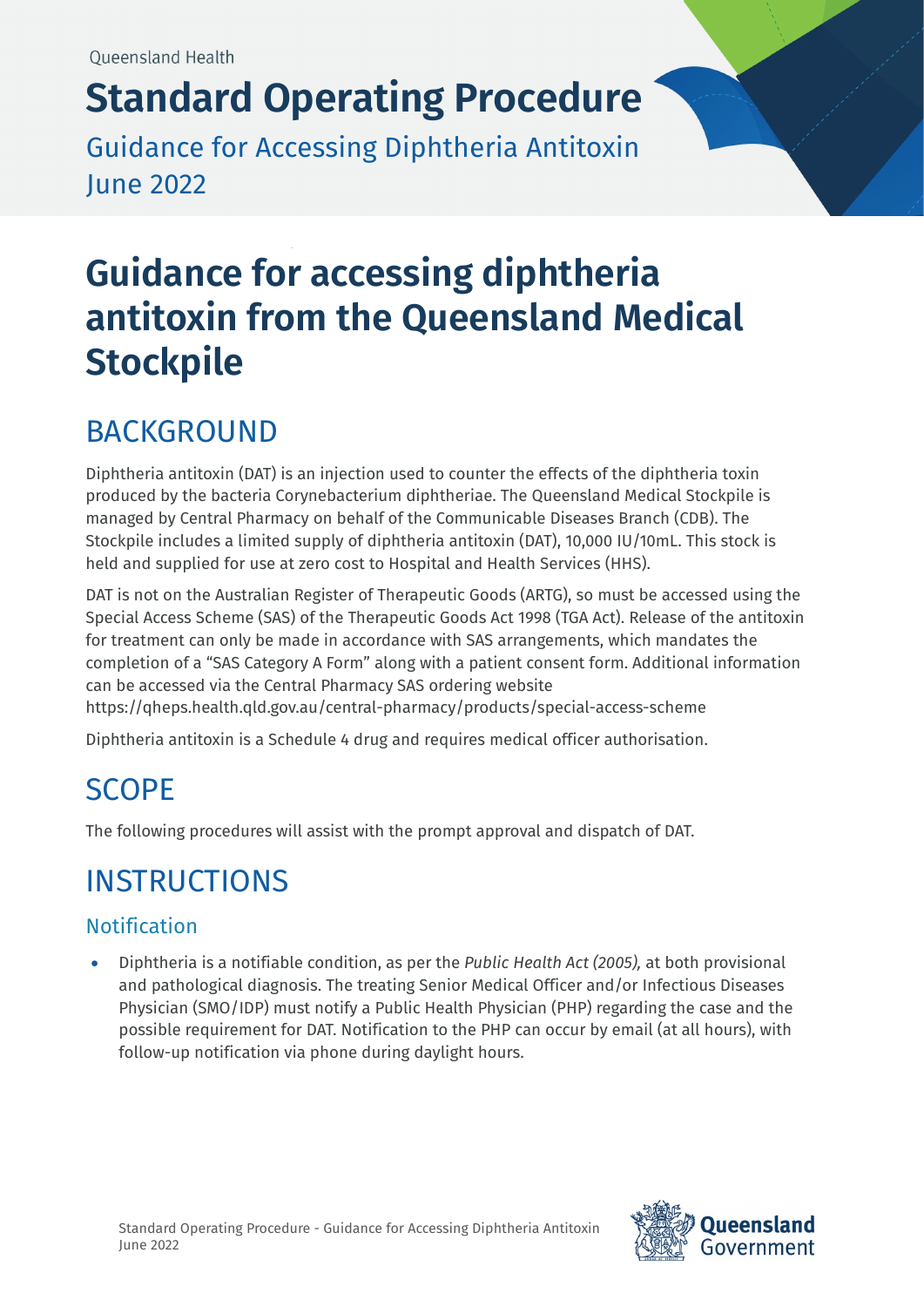#### Approval process

- Approval for DAT is to be given by the HHS IDP.
	- − The SMO contacts the IDP to request approval.
	- − The IDP will send confirmation of approval via email to the SMO.

**Note:** it is the responsibility of the treating SMO/IDP to complete the SAS Category A Form and return a copy of the form to the TGA in line with their HHS procedure (for example, this may be done via the HHS Director of Pharmacy).

The patient consent form should be kept in the patient's medical record.

#### Requesting DAT

• SMO/IDP liaises internally with their HHS Director of Pharmacy or Pharmacist on-call to obtain DAT

**Note:** Some HHSs may have prepositioned DAT at a dedicated HHS Pharmacy that can be used.

- The HHS Director of Pharmacy/Pharmacist on-call emails the completed SAS Category A form to Central Pharmacy (cc a copy to [NDPC@health.qld.gov.au\)](mailto:NDPC@health.qld.gov.au).
- The HHS Director of Pharmacy/Pharmacist on-call phones Central Pharmacy (07 3120 8500) to arrange the dispatch of the DAT, if there is no prepositioned stock.

#### Dispatch stage

Where there is no prepositioned stock:

- The HHS Director of Pharmacy/Pharmacist on-call is responsible for arranging supply with Central Pharmacy using the normal order placement and dispatch process established for SAS items.
- Central Pharmacy will dispatch the antitoxin and the product information (PI) sheet.

#### Usage and disposal of DAT

- Directions for use and storage requirements will accompany the drug.
- Store at 2 °C to 8 °C. Once the vial is opened, the preparation must be used immediately. Diphtheria antitoxin should not be used if it has been exposed to freezing temperatures.
- Director of Pharmacy/Pharmacist on-call will notify the Central Pharmacy regarding usage and/or disposal of DAT.
- Any unused vials of DAT at the HHS must be returned to the relevant HHS Hospital Pharmacy. The HHS pharmacy will contact the Central Pharmacy for advice on whether to return unused vials to Central Pharmacy. Vials that are not accepted by Central Pharmacy for return are to be disposed by following local disposal procedures and documented accordingly.
- Disposal of expired diphtheria antitoxin should only be undertaken following discussion with and consent from Central Pharmacy.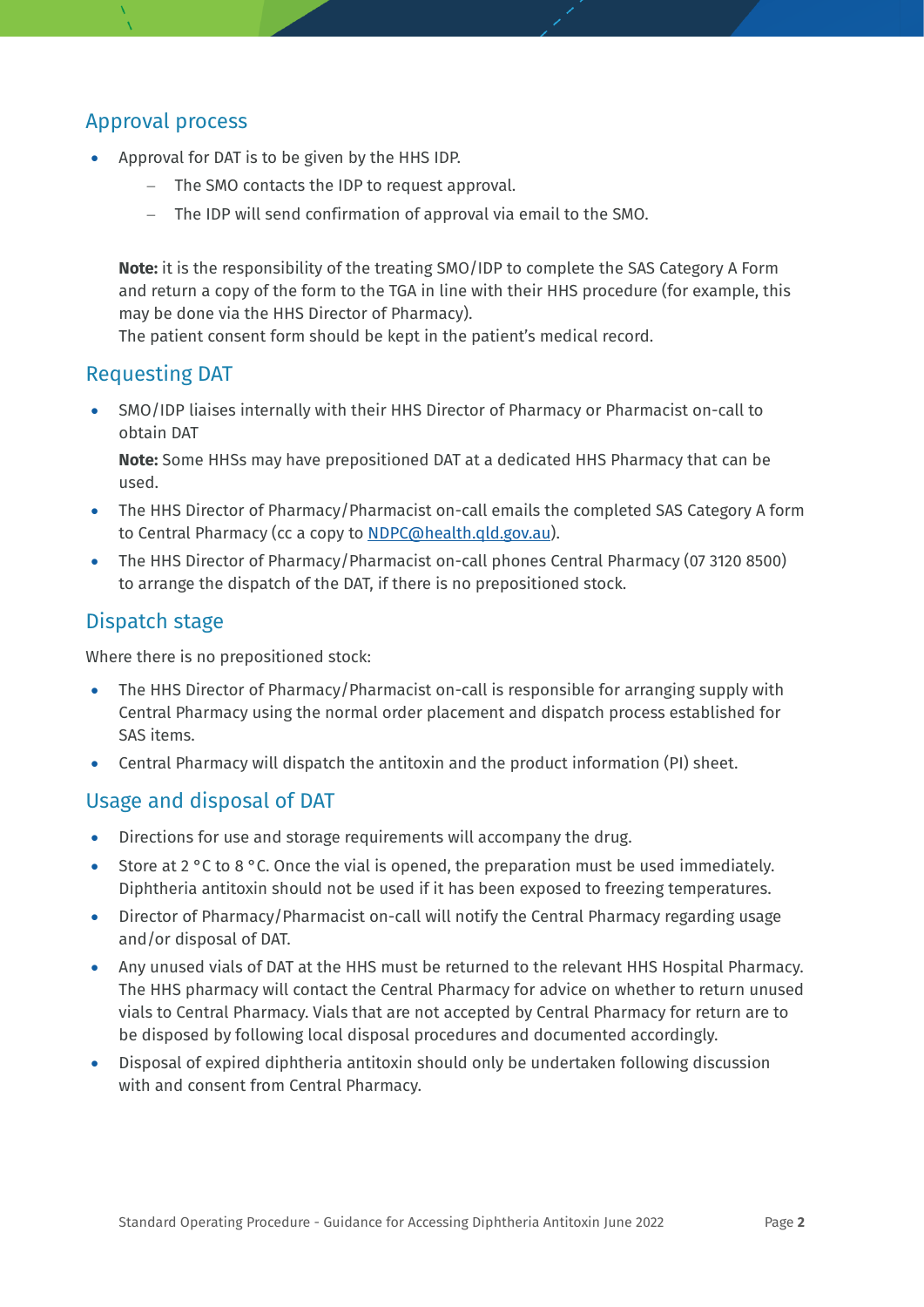#### Queensland Medical Supply stock of DAT and prepositioning

- CDB will have oversight of DAT stock levels held by Central Pharmacy.
- Central Pharmacy will liaise with CDB to review remaining stockholdings and purchase replenishment stock as deemed necessary by CDB.
- Ten vials of DAT can be prepositioned by both Cairns and Hinterland HHS and Townsville HHS at a dedicated HHS pharmacy.
	- − The HHS Director of Pharmacy/Pharmacist on-call is responsible for arranging supply with Central Pharmacy using the normal order placement and dispatch process established for SAS items.
	- − Central Pharmacy will dispatch the antitoxin and the product information (PI) sheet

### **CONTACT**

For further information on the release of DAT from Central Pharmacy please contact:

- Public Health Units: [https://www.health.qld.gov.au/system-governance/contact](https://www.health.qld.gov.au/system-governance/contact-us/contact/public-health-units/)[us/contact/public-health-units/](https://www.health.qld.gov.au/system-governance/contact-us/contact/public-health-units/)
- Communicable Diseases Branch: (07) 332 89753, email ndpc@health.qld.gov.au
- Central Pharmacy: (07) 3120 8500, emai[l CentralPharmacy@health.qld.gov.au.](mailto:CP_CustomerService@health.qld.gov.au) After hours: please contact Central Pharmacy On-Call Pharmacist via the Royal Brisbane and Women's Hospital switch on (07) 3646 8111
- Infectious Diseases Physician: via local hospital switch.

### REVIEW

This Standard Operating Procedure remains valid until 30 June 2024 and should be reviewed on a bi-annual basis or as required.